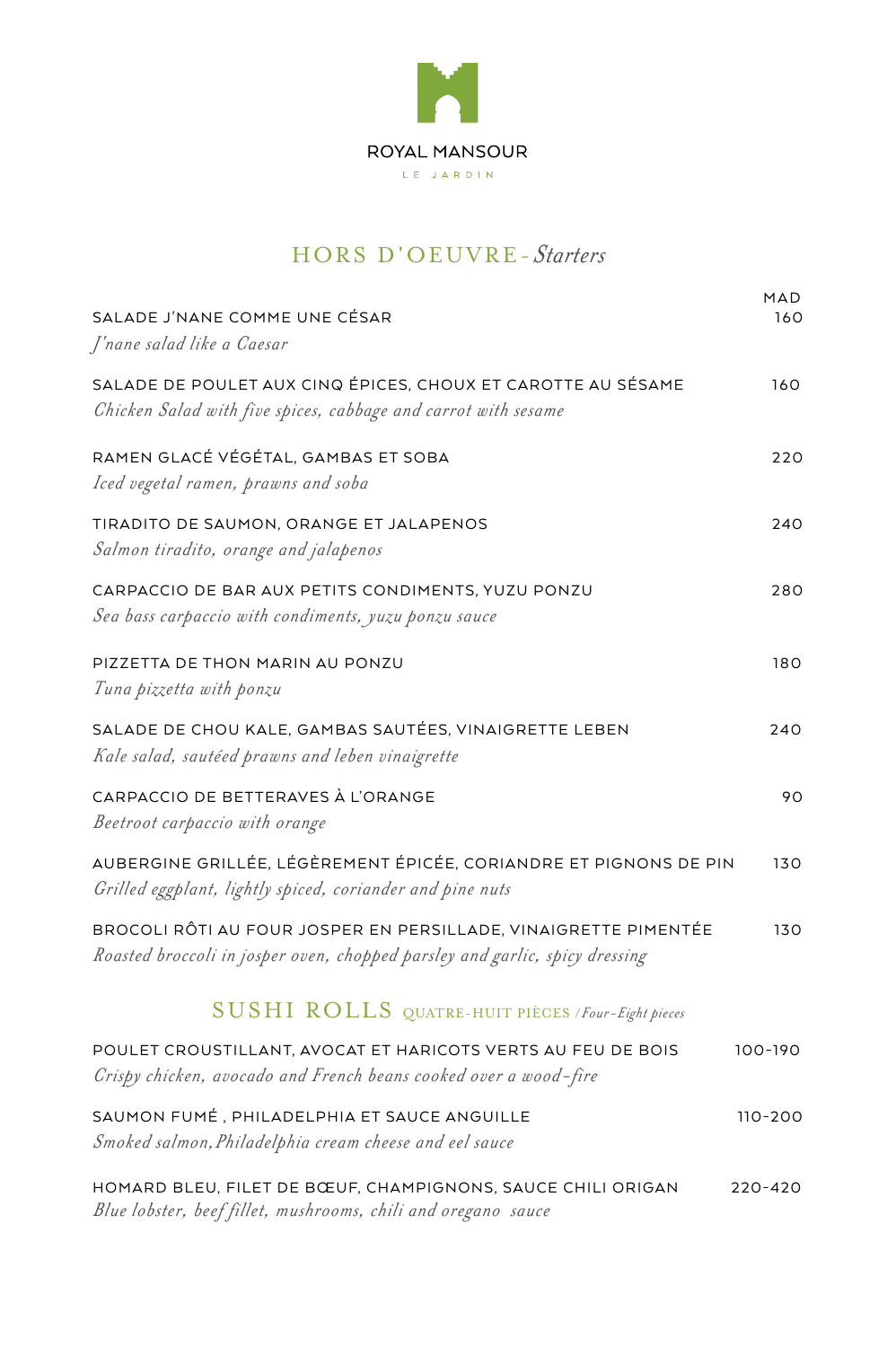

#### *NIGIRI* - DEUX PIÈCES / Two pieces

| DAURADE ROYALE D'AGADIR<br>Royal sea-bream                     | 85  |
|----------------------------------------------------------------|-----|
| <b>SAUMON BIO</b><br>Organic salmon                            | 85  |
| THON ROUGE DE L'ATLANTIQUE<br>Atlantic red tuna                | 85  |
| $SASHIMI - QAUTRE PIÈCES$ /four pieces                         |     |
| <b>SAUMON BIO</b><br>Organic salmon                            | 180 |
| DAURADE ROYALE D'AGADIR<br>Atlantic red tuna                   | 110 |
| LANGOUSTE PUCE AU PONZU<br>Spiny lobster with ponzu            | 700 |
| VAPEURS - STEAMED DEUX PIÈCES / Two pieces                     |     |
| <b>HA KAO GAMBAS</b><br>Prawns Ha Kao                          | 80  |
| BAR, CITRON ET OLIVES<br>Sea-bass, preserved lemons and olives | 120 |
| CREVETTE CIBOULETTE DE CHINE<br>Prawns with Chinese chives     | 90  |
| CANARD LAQUÉ ET CHOU ROUGE<br>Peking duck with red cabbage     | 90  |

### WOKS

| GAMBAS CROUSTILLANTES AUX SUCS DE PAMPLEMOUSSE ET GRAINES TORRÉFIÉES<br>Crunchy prawns with grapefruit juice and torrefied seeds | 450 |
|----------------------------------------------------------------------------------------------------------------------------------|-----|
| FILET DE LOTTE ET AUBERGINE. COPEAUX DE BONITE SÉCHÉS<br>Monkfish fillet and eggplant, dried bonito shaving                      | 450 |
| FILET DE BŒUF, SAUCE AU POIVRE NOIR SARAWAK<br>Beef tenderloin, Sarawak black pepper sauce                                       | 540 |

400 TOFU